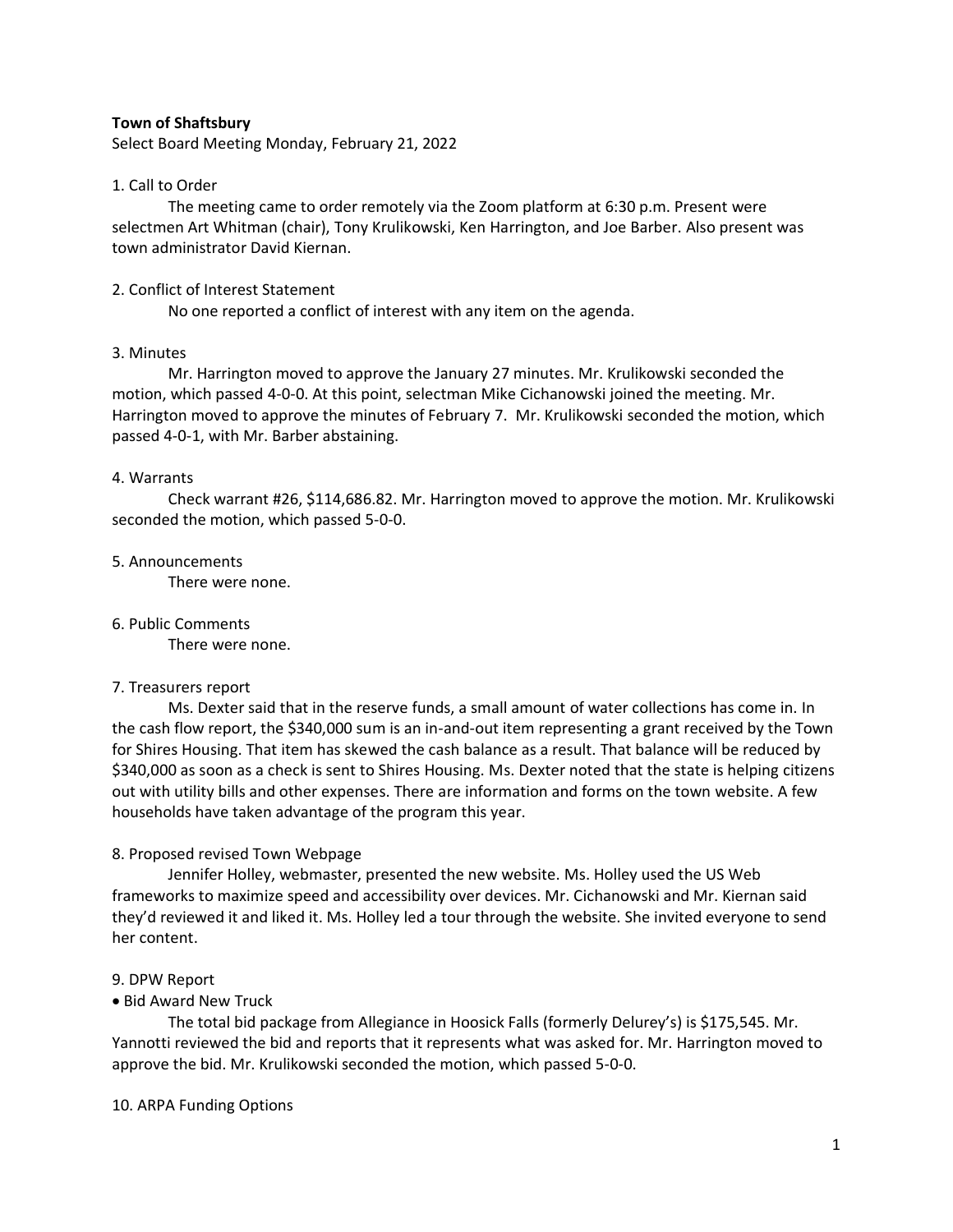Mr. Kiernan reminded the board that the final rule allows greater flexibility of spending than was originally allowed. He highlighted a few options:

• Partial Funding Water Main Replacement Phase 1

Rather than using the entirety of the ARPA funds for the new water mains, a portion only of those funds could be allocated to the main replacement and the remainder of the funds spent on projects benefiting the whole town.

• Cole Hall – EOC modernization and access improvement, emergency generator for EOC

ARPA funds could make a big difference in realizing the town's modernization goals for Cole Hall. Any funding goingt here could be used to leverage additional funds.

#### • Infrastructure

Culverts can be covered now.

Mr. Whitman asked the public for input. Mr. Kiernan suggested that public input be formally sought after Town meeting. We don't want to wait too long as competition for contractors will be high.

11. Water Infrastructure Loan – State Revolving Fund (DWSRF) – Information

Mr. Kiernan said it is time to put the Town on the priority list again, for 2023. It comes with no strings. Mr. Kiernan asked for simple consent to request that the town be placed on the priority list. The select board unanimously so consented.

#### 12. Lake Paran Study

Mr. Whitman said that a senior at Bennington College undertook a study of water flow into Lake Paran, which has for years had a milfoil problem. Since most of the Lake's watershed is in Shaftsbury, Mr. Whitman suggested that someone from Shaftsbury should be on the committee reviewing these data and plans for them. He invited anyone from the public who might be interested to volunteer. It could require taking water samples at times.

13. Town Meeting vote – elimination of Listers Office – contract professional assessor.

Mr. Kiernan reminded citizens that there will appear on the Town meeting ballot the dissolution of the listers office and the replacement with an assessor's clerk, in addition to continuing to contract with a professional assessor. Mr. Whitman noted that at the same time, there will appear on the ballot a candidate for lister in case the former proposal does not pass. That lister candidate is the same person the town would hire to be an assessor's clerk.

At 3 p.m. on Sunday February 27 the Town will hold an informational meeting regarding the budget and ballot items via Zoom. The listers office and other items will be discussed at that time.

#### 14. Transfer Station Platforms – Bid preparation

Mr. Kiernan reported that designs for the platforms have been prepared. They would be ADA compliant. (As a consequence, the cost is greater, but larger bins can be used. This would reduce the cost of trucking and make it easier for customers to use the bins.) Mr. Harrington moved to issue a bid request for the ramps and the decks at the transfer station. Mr. Cichanowski seconded the motion, which passed 5-0-0.

## 15. Board Term expirations 2022 – PC/ DRB

#### • Re-appointment Mike Foley PC

Mr. Foley has requested to be reappointed to the Planning Commission. Mr. Harrington moved to appoint Mr. Foley to another term on the PC. Mr. Krulikowski seconded the motion, which passed 5- 0-0.